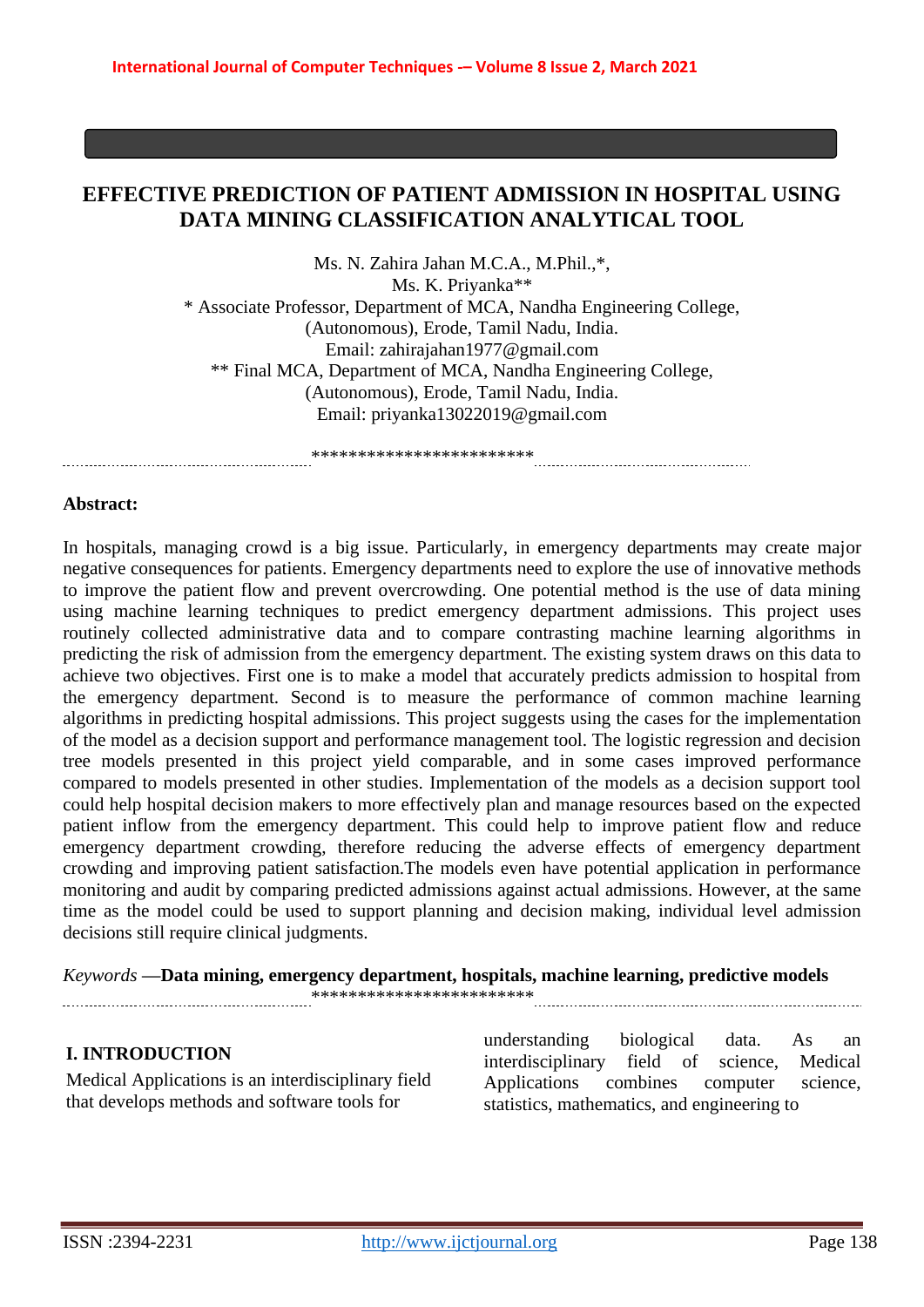analyze and interpret biological data. With emerging new concepts, theories and techniques in biological analysis, huge amount of data is being collected by scientists after conducting various experiments. Though the quantity of knowledge grows exponentially, it's becomes impractical to research them manually. This is where computer science techniques intervene<br>together with statistics, mathematics and together with statistics, mathematics and engineering. Computational techniques are used to analyze these large amounts of data more accurately and efficiently. Hence, Medical Applications can be considered as a field of data science for solving problems in biology. Medical Applications deals with biology and biological data. Medical Applications, or computational biology, is the interdisciplinary science of interpreting biological data using information technology and computer science. The importance of this new field of inquiry will grow as we still generate and integrate large quantities of genomic, proteomic, and other data. A particular active area of research in Medical Applications is the application and development of data mining techniques topological problems. Analyzing large biological data sets requires making sense of the info by inferring structure or generalizations from the info. Examples of this sort of study include protein structure prediction, gene classification, cancer classification supported microarray data, clustering of organic phenomenon data, statistical modeling of protein-protein interaction, etc. Therefore, we see a great potential to increase the interaction between data mining and Medical Applications. Medical Applications involves the manipulation, searching and data mining of DNA sequence data. The development of techniques to store and search DNA sequences have led to widely applied advances in computer science, especially string searching algorithms, machine learning and database theory.

# **NEED FOR DATA MINING IN MEDICAL APPLICATIONS**

The entire human genome, the entire set of genetic information within each human cell has now been determined. Understanding these

genetic instructions promises to permit scientists to raise understand the character of diseases and their cures, to spot the mechanisms underlying biological processes like growth and ageing and to obviously track our evolution and its relationship with other species. The key obstacle lying between investigators and therefore the knowledge they seek is that the sheer volume of knowledge available. Biologists, like most natural scientists, are trained primarily to collect new information. Until recently, biology lacked the tools to research massive repositories of data like the human genome database. Luckily, the discipline of computer science has been developing methods and approaches well suited to help biologists manage and analyze the incredible amounts of data that promise to profoundly improve the human condition. Data mining is one such technology.

## **LONG SHORT TERM MEMORY (LSTM)**

LSTM may be a quite recurrent neural network. In RNN output from the last step is fed as input within the current step. LSTM was designed by Hochreiter & Schmidhuber. It tackled the matter of long-term dependencies of RNN during which the RNN cannot predict the word stored within the LTM but can give more accurate predictions from the recent information. As the gap length increases RNN does not give efficient performance. LSTM can by default retain the knowledge for long period of your time. It is used for processing, predicting and classifying on the idea of your time series data.

# **Structure of LSTM**

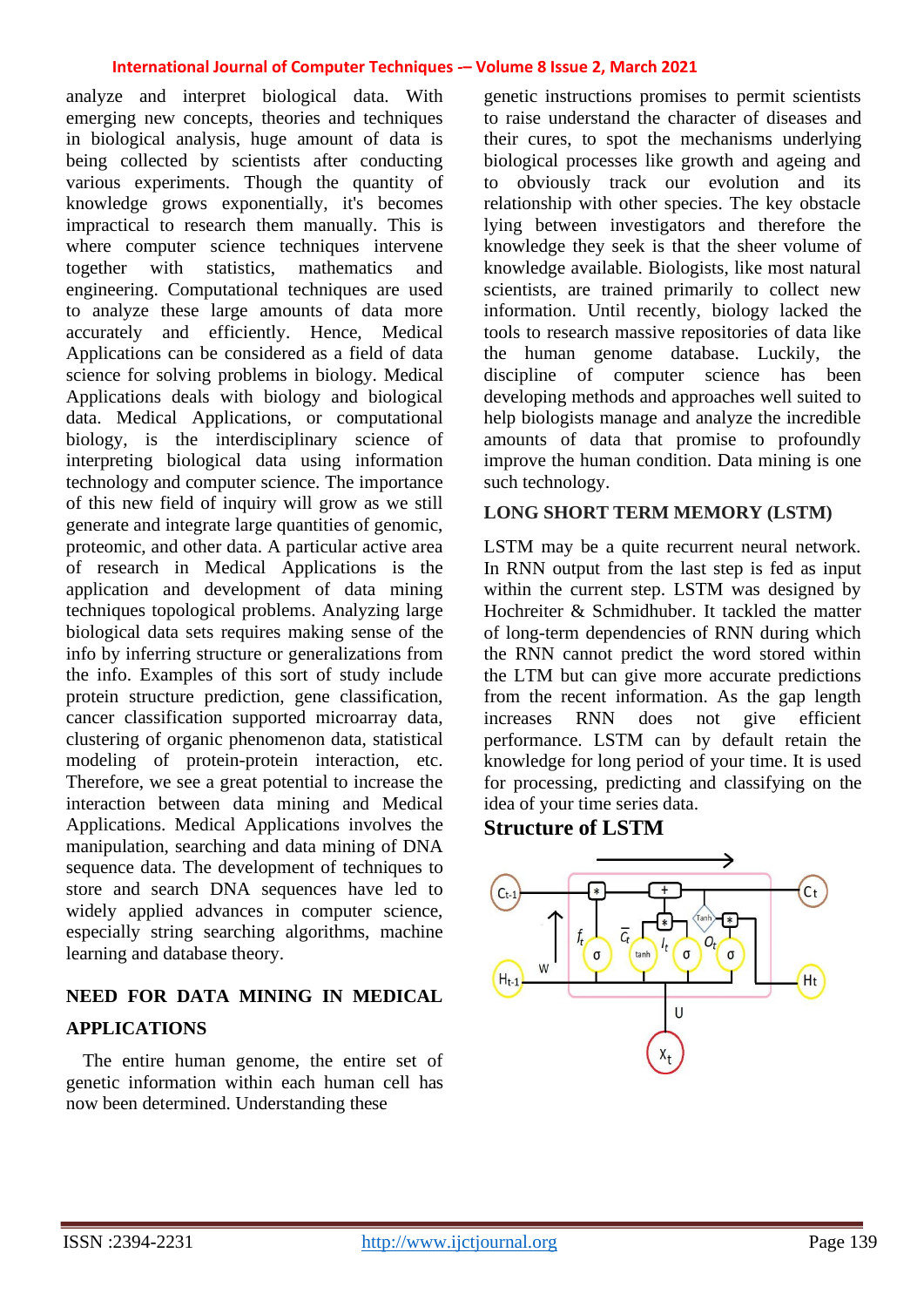## **II.RELATED WORK**

LaMantia et al. [1] used logistic regression to predict admissions to hospital, and ED reattendance. They predicted admissions with moderate accuracy, but were unable to predict ED re-attendance accurately. The most important factors predicting admission were age, Emergency Severity Index (ESI) triage score, ED rate, diastolic blood pressure, and chief complaint (pg. 255). Baumann and Strout also find an association between the ESI and admission of patients aged over 65.

Boyle et al. [2] used historical data to develop forecast models of ED presentations and admissions. Model performance was evaluated using the mean absolute percentage error (MAPE), with the best attendance model achieving MAPE of around 7%, and the best admission model achieving a MAPE of around 2% for monthly admissions. The use of historical data by itself to predict future events has the advantage of allowing forecasts further into the future, but has the disadvantage of not incorporating data captured at arrival and through triage, which may improve the accuracy of short term forecasting of admissions. Sun et al. [3] developed a logistic regression model using two years of routinely collected administrative data to predict the probability of admission at the point of triage. Risk of admission was related to age, ethnicity, arrival mode, patient acuity score, existing chronic conditions, and prior EDattendances or admission in the past three months. Although their data showed the admission of more females than males, sex was not significant in the final model. Similarly, Cameron et al. [4] developed a logistic regression model to predict the probability of admissions at triage, using two years of routine administration data collected from hospitals in Glasgow. The most important predictors in their model included 'triage category, age, National

Early Warning Score, arrival by ambulance, referral source, and admission within the last year' , with an area under the curve of the receiver operating characteristic (AUC-ROC) of 0.877. Other variables including weekday, out of hours attendances, and female gender, were significant but did not have high enough odds ratios to be included in the final models.

Kim et al. [5] used routine administrative data to predict emergency admissions, also using a logistic regression model. However, their model was less accurate with an accuracy of 76% for their best model. Although these models highlight the usefulness of logistic regression in predicting ED admissions, achieved better performance using a Coxian Phase model over logistic regression model, with the former AUC-ROC of 0.89, and the latter 0.83.

B. Graham et al. [6] using Data Mining to Predict Hospital Admissions From ED models were the most accurate, both predicting just over 80% of cases correctly, with FMM (with a genetic algorithm) predicting 77.97% of cases correctly. Similarly, Peck et al. [7] developed three models to predict ED admissions using logistic regression models, naïve Bayes, and expert opinion. All three techniques were useful in predicting ED admissions. Variables in the model included age, arrival mode, emergency severity index, designation, primary complaint, and ED provider. Their logistic regression model was the most accurate in predicting ED admissions, with an AUC-ROC of 0.887. Perhaps surprisingly, this model performed better than triage nurse's opinion regarding likely admission. The use of logistic regression to predict admission was subsequently found to be generalizable to other hospitals.

Peck et al. [8] have shown that the use of the predictive models to prioritise discharge or treatment of patients can reduce the amount of time the patient spends in the ED department.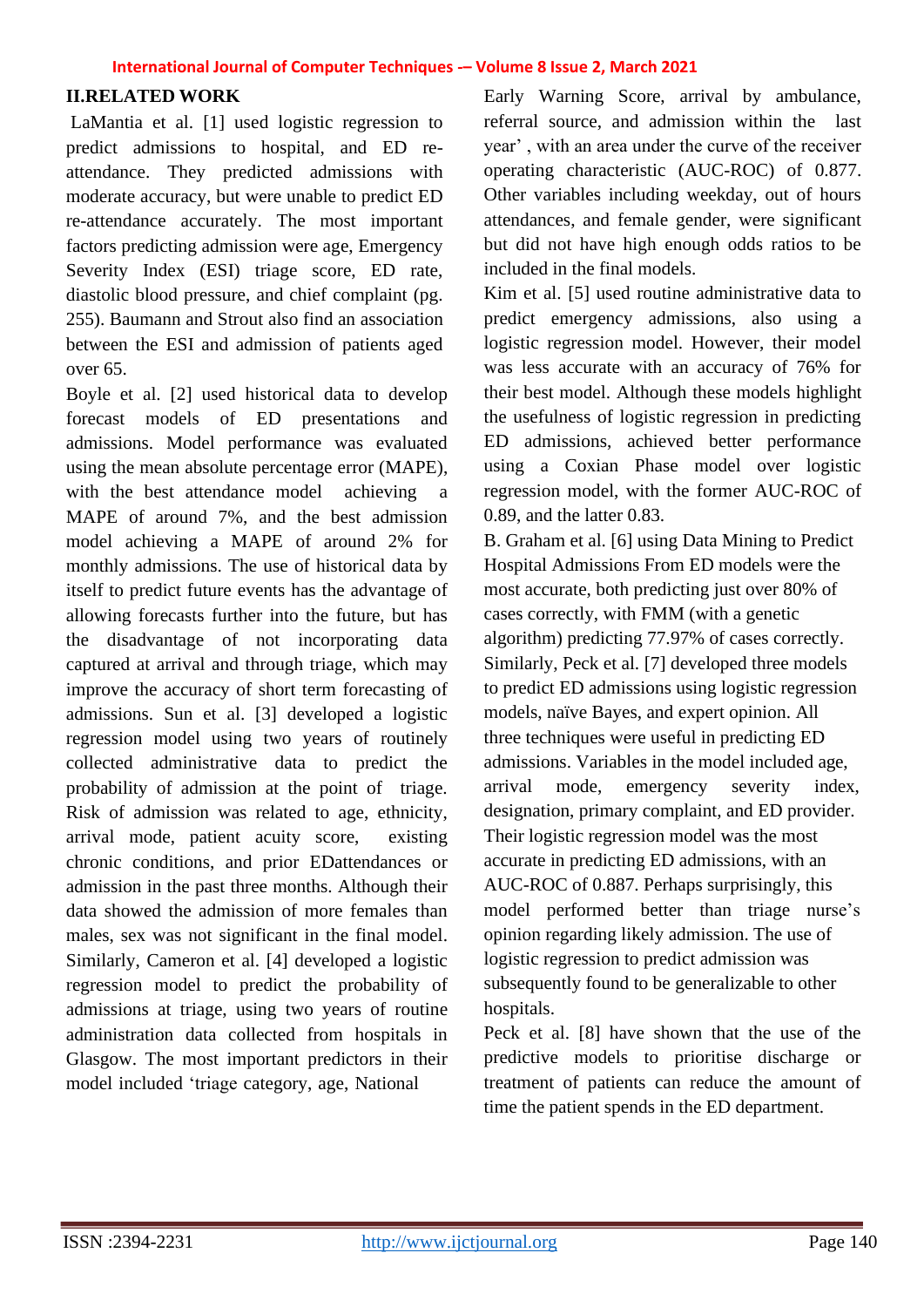Qui et al. [9] used a relative vector machine to predict whether an ED attender would be discharged or admitted to one of three hospital words. Their model had an overall accuracy of 91.9% with an AUC of 0.825. However, the accuracy of predicting the target ward varied by ward and by the probability threshold used.

Lucini et al. [10] used eight common machine learning algorithms to predict admissions from the ED department supported features derived from text recorded on the patient's record. Six out of the eight algorithms had similar levels of performance including nu support vector machines, support vector classification, extra trees, logistic regress, random forests, and multinomial naïve bayas, with Gadabouts and a choice tree performing worst. Taking a special approach, prediction for HD dataset model.

## **III. METHODS**

#### **MODULE DESCRIPTION**

Normalization Feature Selection Classification

#### *A. NORMALIZATION PROCESS*

Normalization is that the process of classify data into an associated table it also eliminates redundancy and increases the reliability which improves output of the query. To normalize a database, we divide the ED dataset into tables and establish relationships between the tables. Dataset normalization can essentially be defined because the practice of optimizing table structures. Optimization is accomplished as a result of a radical investigation of the varied pieces of knowledge which will be stored within the database, especially concentrating upon how this data is interrelated

## *B. FEATURE EXTRACTION*

PSO feature extraction model for emergency departments dataset and applied an improve

probability in many medical application such as training artificial neural networks, linear constrained function optimization, wireless network optimization, data classification, and lots of other areas where GA are often applied. Computation in NN is based on a swarm of processing elements called number of network in which each node represent a candidate solution.

The system is initialized with ED dataset of random solutions and searches for optima by updating emergency department dataset generations. The search process utilizes a mixture of deterministic and probabilistic rules that depend upon information sharing among their population members to reinforce their search processes. Emergency department's prediction system sharing mechanism in NN is considerably different. In GAs, chromosomes share information with each other, so the whole emergency department's dataset moves like one group towards a selected area. In NN, the global best routing found among the hospital is the only emergency departments dataset shared among different dataset. It is a one - way emergency department's prediction sharing mechanism. The emergency departments prediction computation time in NN is much less than in GAs because all swam particles in NN end to meet to the best solution fast.

#### *C. CLASSIFICATION*

The basic classification is based on supervised algorithms. Algorithms are applicable for the input data. Classification is completed to understand the exactly how data is being classified. The Classify Tab is additionally supported which shows the list of machine learning algorithms. These algorithms generally operate a classification algorithm and run it multiple times manipulating algorithm parameters or input file weight to extend the accuracy of the classifier.

- Random Forest
- SVM Classification

## **Support Vector Machine (SVM)**

A sequential minimal optimization (SMO) is a learning system that uses a hypothesis space of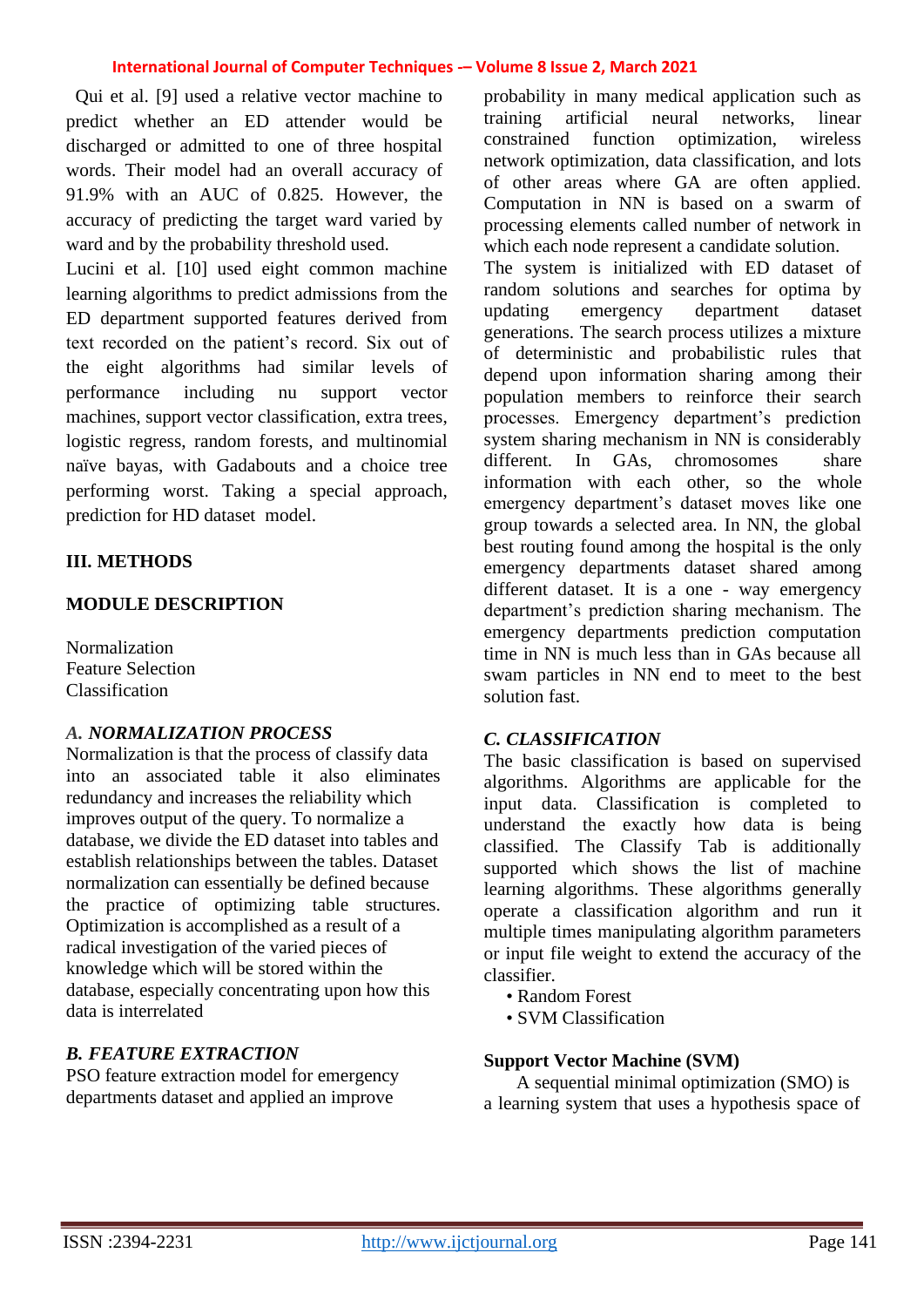linear functions in a high dimensional space, trained with a learning algorithm from optimization theory that implements a learning bias derived from statistical learning theory. SVM uses a linear model to implement non-linear class boundaries by mapping input vectors non-linearly into a high dimensional feature space using kernels. The training emergency departments' dataset examples that are closest to the maximum margin hyper plane are called support vectors. All classification models other emergency department's dataset training examples are irrelevant for defining emergency department's prediction point the binary class boundaries. The support vectors are then used to construct emergency department's dataset model and an optimal is a linear regression emergency department's prediction function (in case of regression) in this feature space. Support vector machines are supervised emergency departments prediction learning models with associated learning algorithms that emergency departments dataset analyse data and recognize emergency departments prediction state, used for classification and regression accuracy analysis.

#### **Neural Network Classification Model**

A Neural Network Classification model (NN) may be a feed forward artificial neural network model that maps ED datasets of input file onto a group of appropriate outputs. An NN classification may be a multiple layers of nodes during a directed graph, with each layer fully connected to subsequent one. Apart from the input nodes, each node may be a neuron (or processing element) with a nonlinear activation function. NN classification ED dataset utilizes a supervised learning technique called back propagation for training ED the network. MLP may be a change of the quality linear model and may distinguish data that aren't linearly separable ED dataset process. These networks are directed acyclic graphs that allow efficient demonstration of the joint ED attribute probability distribution over a group of random attribute variables. Each vertex within the graph represents a random attribute variable, and edges represent direct correlations between the attribute variables. More precisely,

the network encodes the subsequent conditional independence statements: each attribute variable is independent of its non-descendants within the graph given the state of its parents. These independencies are then exploited to scale back the amount of parameters needed to characterize a probability distribution, and to efficiently compute posterior probabilities given evidence. Attribute based Probabilistic value for ED prediction parameters model is encoded during a set of tables, one for every variable, within the sort of local conditional distributions of a variable given its parents ED disease. Using the independence statements encoded within the network, the joint distribution is uniquely determined by these local conditional distributions. Bayesian networks ED dataset classification are factored representations of probability ED dataset distributions that generalize the naive Bayesian classifier and explicitly represent statements about independence ED prediction state.

## **IV.RESULTS AND DISCUSSION**

As shown in table, the Random forest performs best across all performance measures. A small difference is observed the remaining two methods decision tree and gradient boosted machine. Here it's seen that call tree is performing better than the gradient boosted machine. This study gives a broad spectrum of various methods of machine learning utilized in the sector of healthcare. The prediction of the hospital admission from emergency department helps the hospital management for resource planning. This also reduces the waiting time of the patient which is carried while the triage process. For admission of a patient by the emergency département the triage process plays an important role.

## **V.CONCLUSION**

This study involved the event and comparison of three machine learning models aimed toward predicting hospital admissions from the ED. Each model was trained using routinely collected ED data using three different data processing algorithms, namely logistic regression, decision